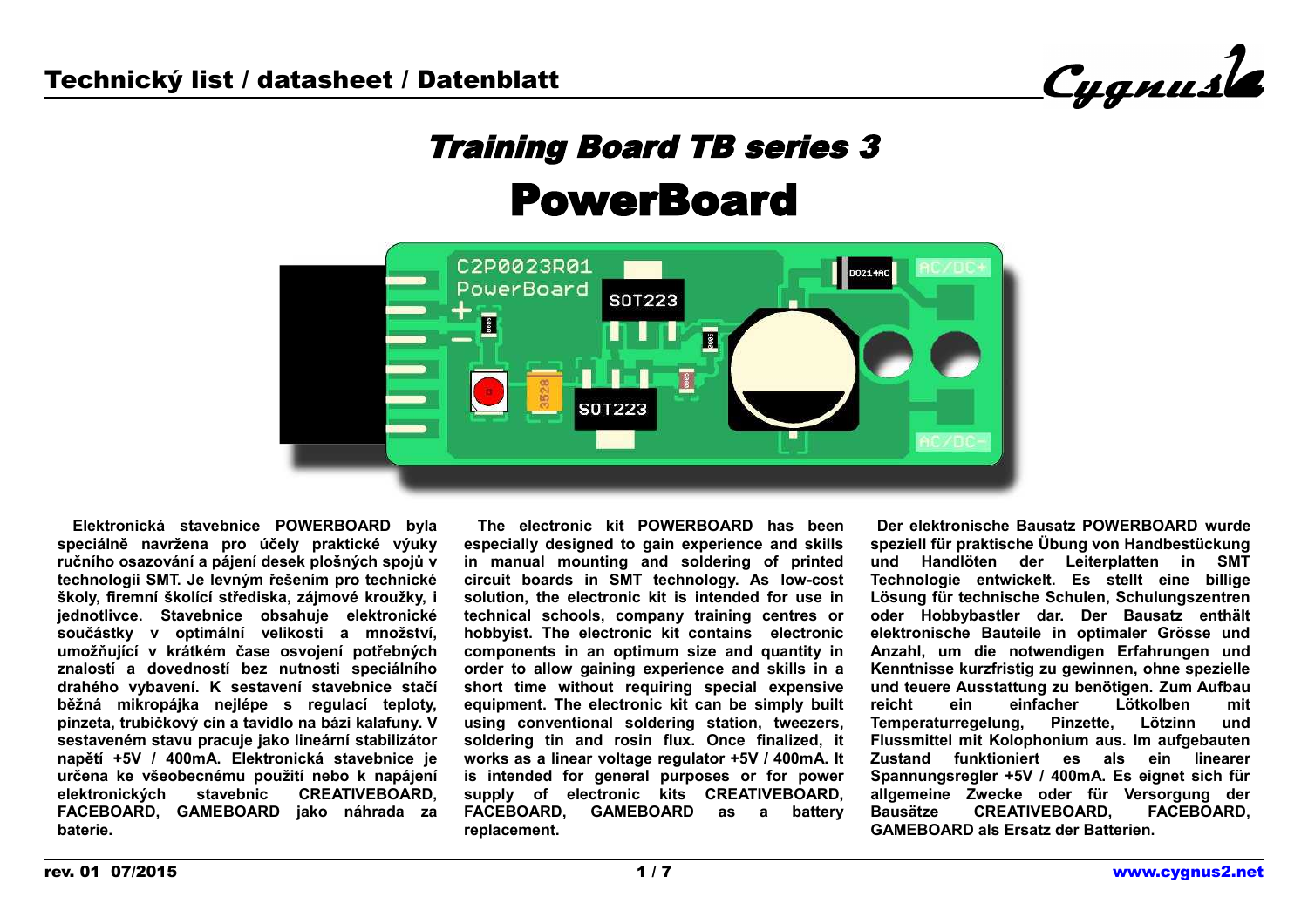## Technický list / datasheet / Datenblatt

Cygnusla

 **Všechny součástky jsou opatřeny měřícími body umožňující elektrický test pájených spojů a součástek a měření průběhu elektrického napětí na libovolné součástce.**

#### **Hlavní vlastnosti**

- ► jednostranná DPS z materiálu FR4 se zelenou nepájivou maskou a povrchovou úpravou HAL
- ► rozměry DPS 50 x 20 mm, tloušťka 1,6 mm
- ► SMD pouzdra typu 0805, 3528, SOT-223, PLCC-2, DO-214AC, special
- ► počet SMD pouzder 10, technologie výlučně SMT
- ► funkce lineární stabilizátor napětí +5V / 400mA

 **Each component is equipped with test points allowing additional testing of solder points and soldered components and measuring of voltage waveforms on any component.**

#### **Main features**

- ► FR4 single sided printed circuit board with green solder resist and HAL
- ► PCB size 50 x 20 mm, board thickness 1,6 mm
- ► SMD packages 0805, 3528, SOT-223, PLCC-2, DO-214AC, special
- ► SMD package quantity 10, technology SMT only
- ► function linear voltage regulator +5V / 400mA

 **Alle Bauteile sind mit Messpunkten ausgestattet, um die Lötstellen und eingelötete Bauteile elektrisch prüfen und Spannungsverläufe an beliebigen Bauteilen messen zu können.**

#### **Hauptmerkmale**

- ► einseitige Leiterpaltte aus FR4 mit grünem Lötstopplack und HAL
- ► Abmessungen der LP 50 x 20 mm, Dicke 1,6 mm
- ► SMD Gehäusen 0805, 3528, SOT-223, PLCC-2, DO-214AC, special
- ► Anzahl der SMD Gehäusen 10, Technologie SMT
- ► Funktion linearer Spannungsregler +5V / 400mA

| typ / type / Typ  | objednací číslo / ordering code / Bestellnummer |
|-------------------|-------------------------------------------------|
| <b>PowerBoard</b> | C2P0023                                         |

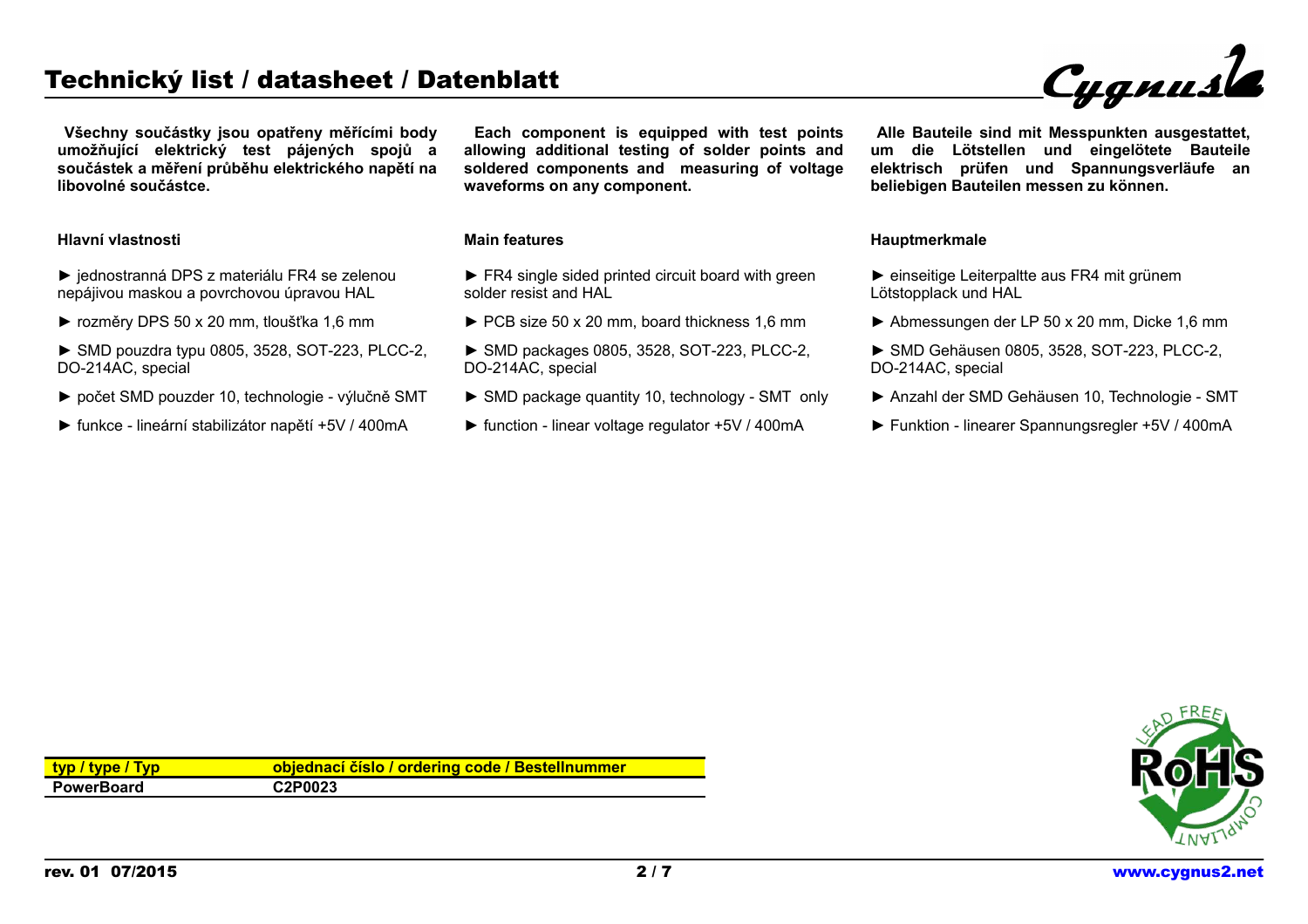# Linear voltage regulator +5V



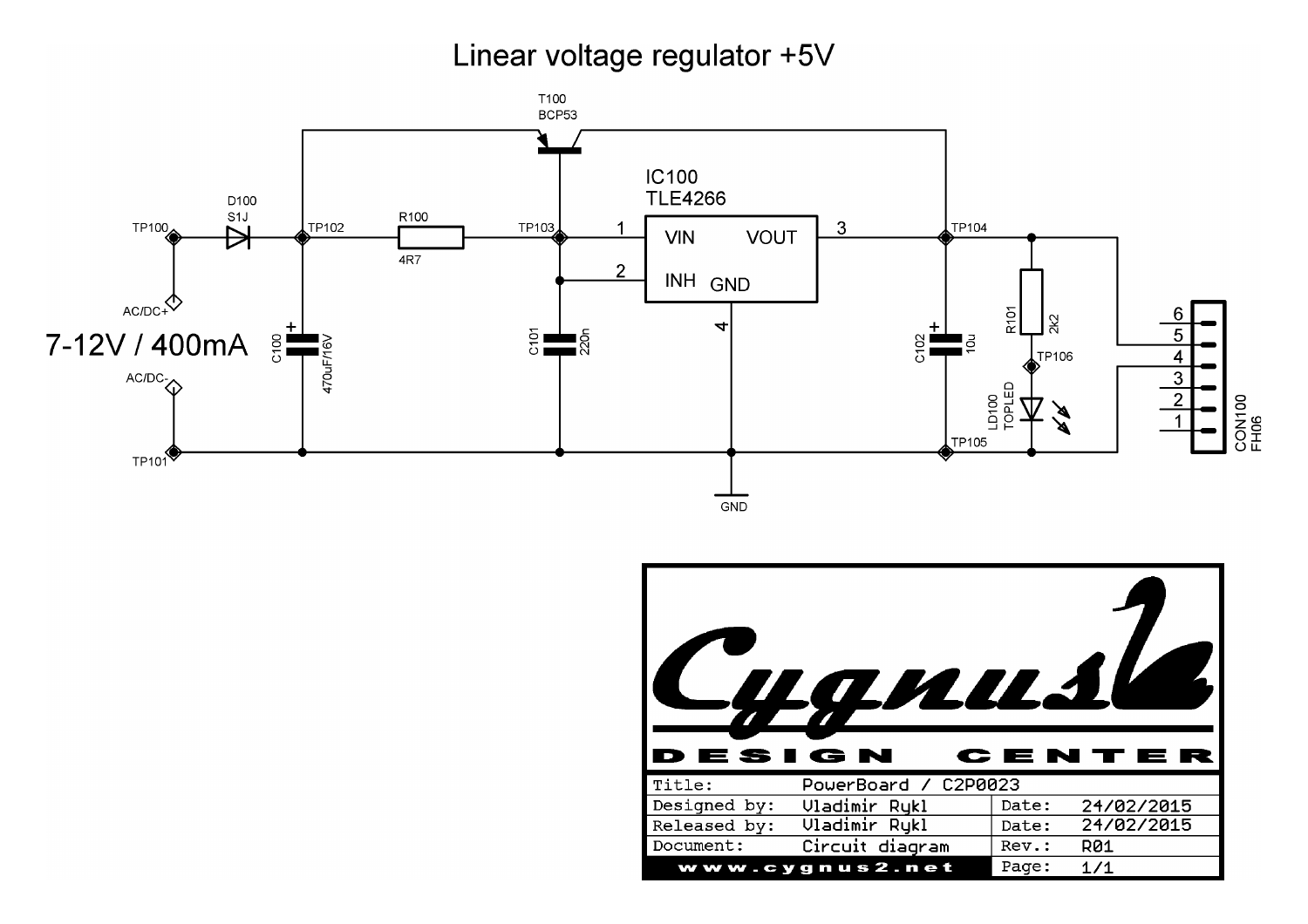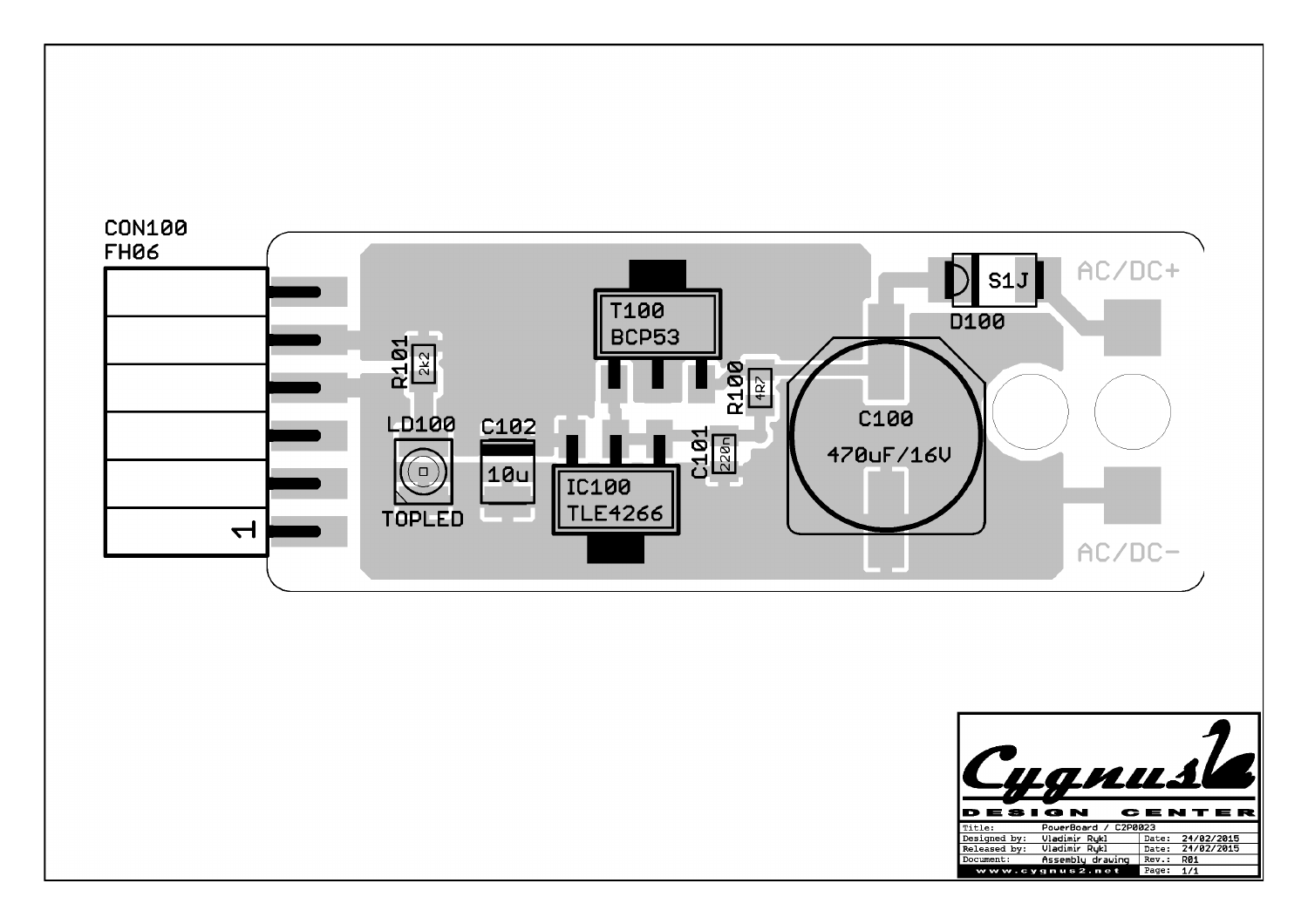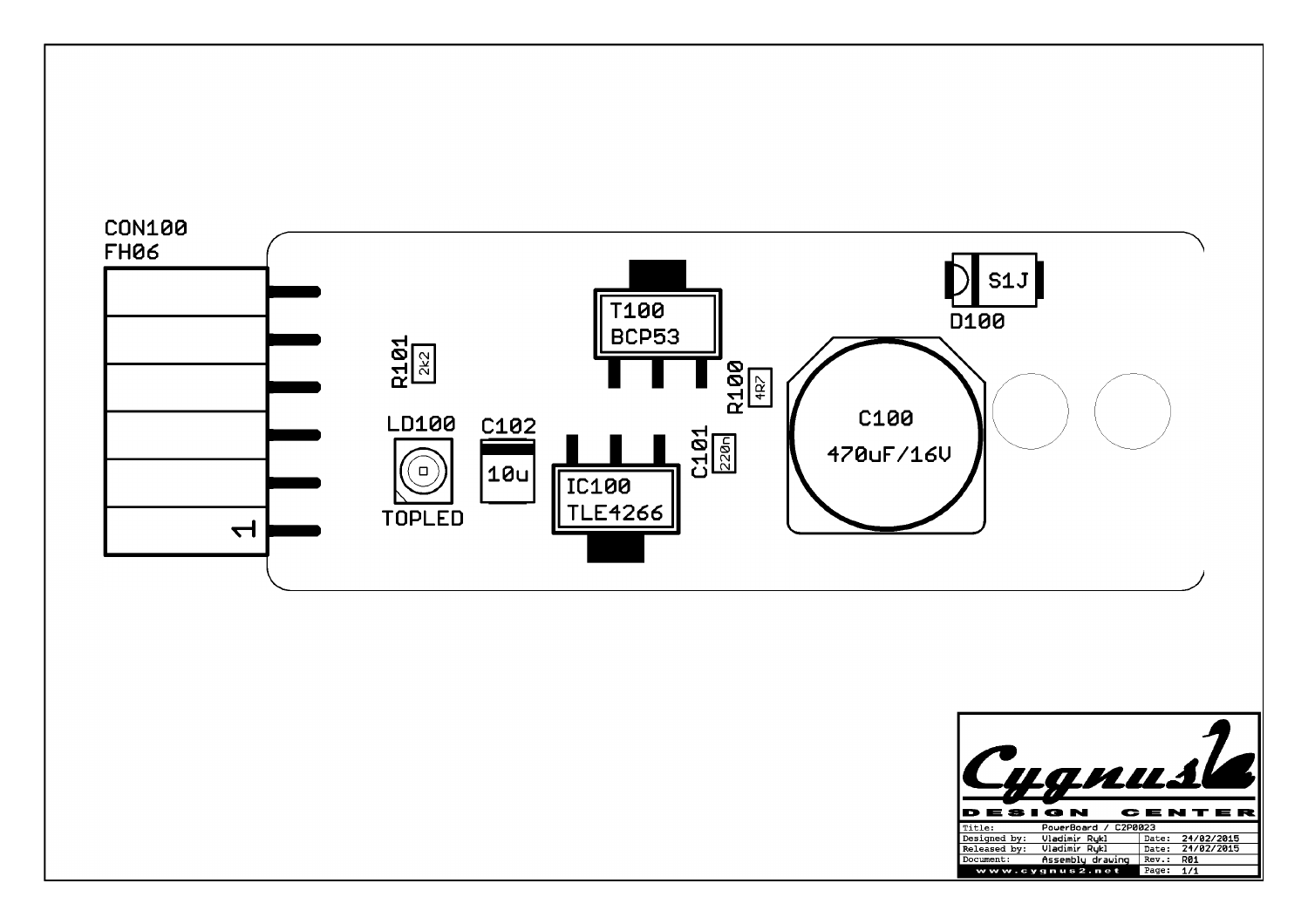| Cygnusk |
|---------|
|         |

### **Rozpiska / Bill Of Material / Stückliste**

| <b>Hodnota / typ</b> | <b>Přípustná odchylka</b>  | <b>Pouzdro</b>  | <b>Počet</b>     | <b>Identifikátor</b> |
|----------------------|----------------------------|-----------------|------------------|----------------------|
| Value / type         | <b>Allowed deviation</b>   | <b>Package</b>  | <b>Quantity</b>  | <b>Reference</b>     |
| <b>Wert / Typ</b>    | <b>Erlaubte Abweichung</b> | <b>Bauform</b>  | <b>Stückzahl</b> | <b>Bezeichner</b>    |
| <b>4R7</b>           | $3R9 - 5R6$                | 0805            |                  | <b>R100</b>          |
| 2k2                  | 1k5 - 3k3                  | 0805            |                  | R <sub>101</sub>     |
| <b>220n</b>          | 100n - 470n                | 0805            |                  | C <sub>101</sub>     |
| 10u                  | 4u7 - 22u                  | 3528            |                  | C <sub>102</sub>     |
| 470u                 | 220u - 1000u               | special         |                  | C <sub>100</sub>     |
| <b>BCP53</b>         |                            | <b>SOT-223</b>  |                  | T100                 |
| S1J                  | $\blacksquare$             | <b>DO-214AC</b> |                  | D <sub>100</sub>     |
| LED                  | any colour                 | <b>PLCC-2</b>   |                  | <b>LD100</b>         |
| <b>TLE4266</b>       | $\sim$                     | <b>SOT-223</b>  |                  | <b>IC100</b>         |
| FH06                 | $\overline{\phantom{a}}$   | THT             |                  | <b>CON100</b>        |
| DPS / PCB / LP       |                            |                 |                  |                      |



#### Charakteristické údaje / Electrical characteristics / Elektrische Kennwerte

| <b>Parametr / Parameter / Parameter</b>                                          |               | Min. | T <sub>VD</sub> . | Max. | <b>Jednotka / Unit / Einheit</b> |
|----------------------------------------------------------------------------------|---------------|------|-------------------|------|----------------------------------|
| napájecí napětí / supply voltage / Versorgungsspannung /                         | Vcc           | 7,0  | 9,0               | 12,0 |                                  |
| napájecí proud / current consumption / Versorgungsstrom @ lo = 0 mA, Vcc = 9,0 V | lcc           |      |                   | 3.0  | mA                               |
| maximální výstupní proud / maximum output current / maximale Ausgangsstrom       | <b>I</b> omax | 300  | 350               | 400  | <b>mA</b>                        |
| rozsah pracovních teplot / operating temperature range / Temperaturbereich       |               | -20  | $+25$             | +80  | $\sim$                           |